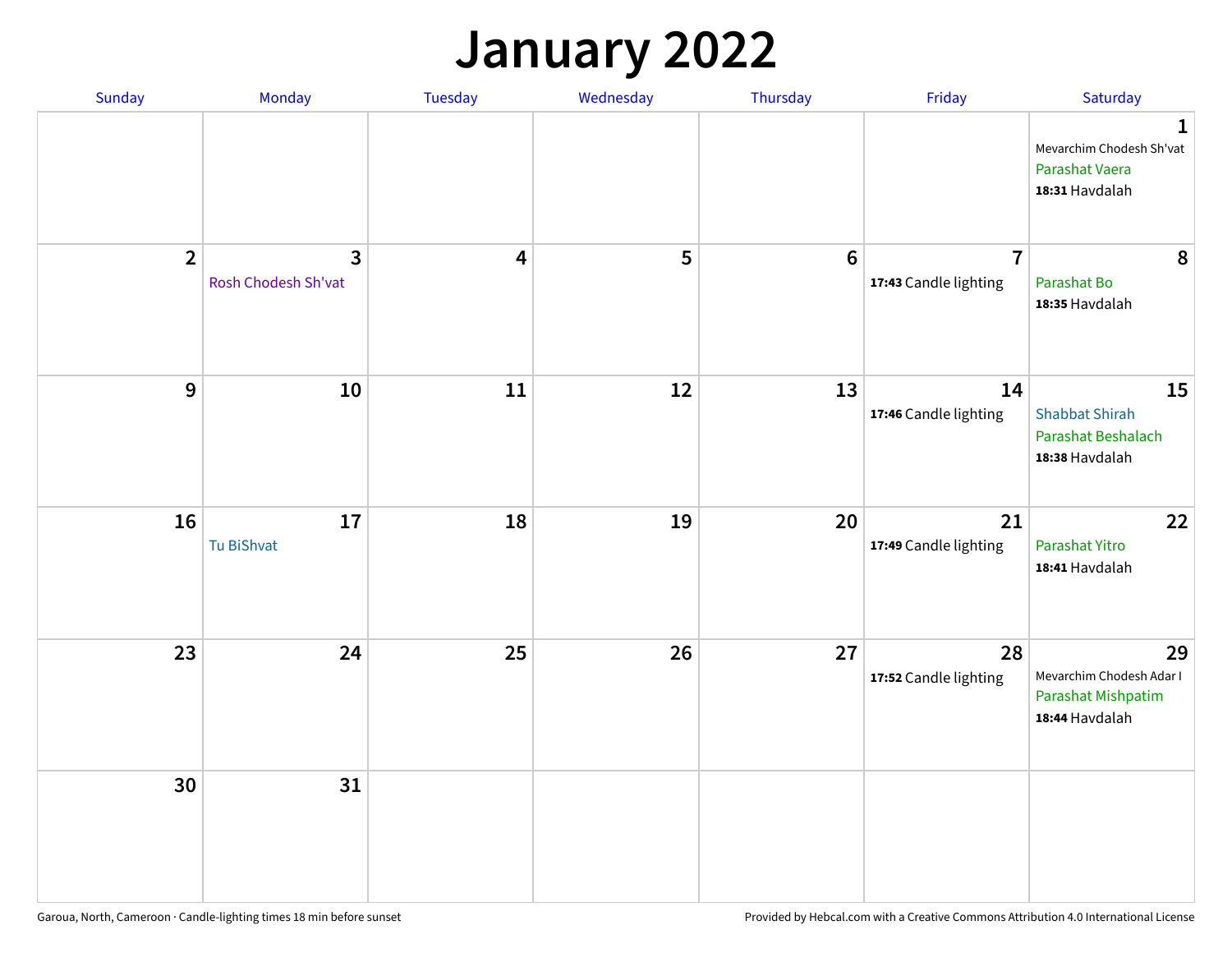# **February 2022**

| Sunday | Monday                  | <b>Tuesday</b>                      | Wednesday                             | Thursday | Friday                                           | Saturday                                                                                          |
|--------|-------------------------|-------------------------------------|---------------------------------------|----------|--------------------------------------------------|---------------------------------------------------------------------------------------------------|
|        |                         | $\mathbf{1}$<br>Rosh Chodesh Adar I | $\overline{2}$<br>Rosh Chodesh Adar I | 3        | $\overline{\mathbf{4}}$<br>17:55 Candle lighting | 5<br>Parashat Terumah<br>18:46 Havdalah                                                           |
| $6\,$  | $\overline{\mathbf{7}}$ | 8                                   | 9                                     | 10       | 11<br>17:56 Candle lighting                      | 12<br>Parashat Tetzaveh<br>18:47 Havdalah                                                         |
| 13     | 14                      | 15<br><b>Purim Katan</b>            | 16                                    | 17       | 18<br>17:58 Candle lighting                      | 19<br>Parashat Ki Tisa<br>18:48 Havdalah                                                          |
| 20     | 21                      | 22                                  | 23                                    | 24       | 25<br>17:58 Candle lighting                      | 26<br><b>Shabbat Shekalim</b><br>Mevarchim Chodesh Adar II<br>Parashat Vayakhel<br>18:48 Havdalah |
| 27     | 28                      |                                     |                                       |          |                                                  |                                                                                                   |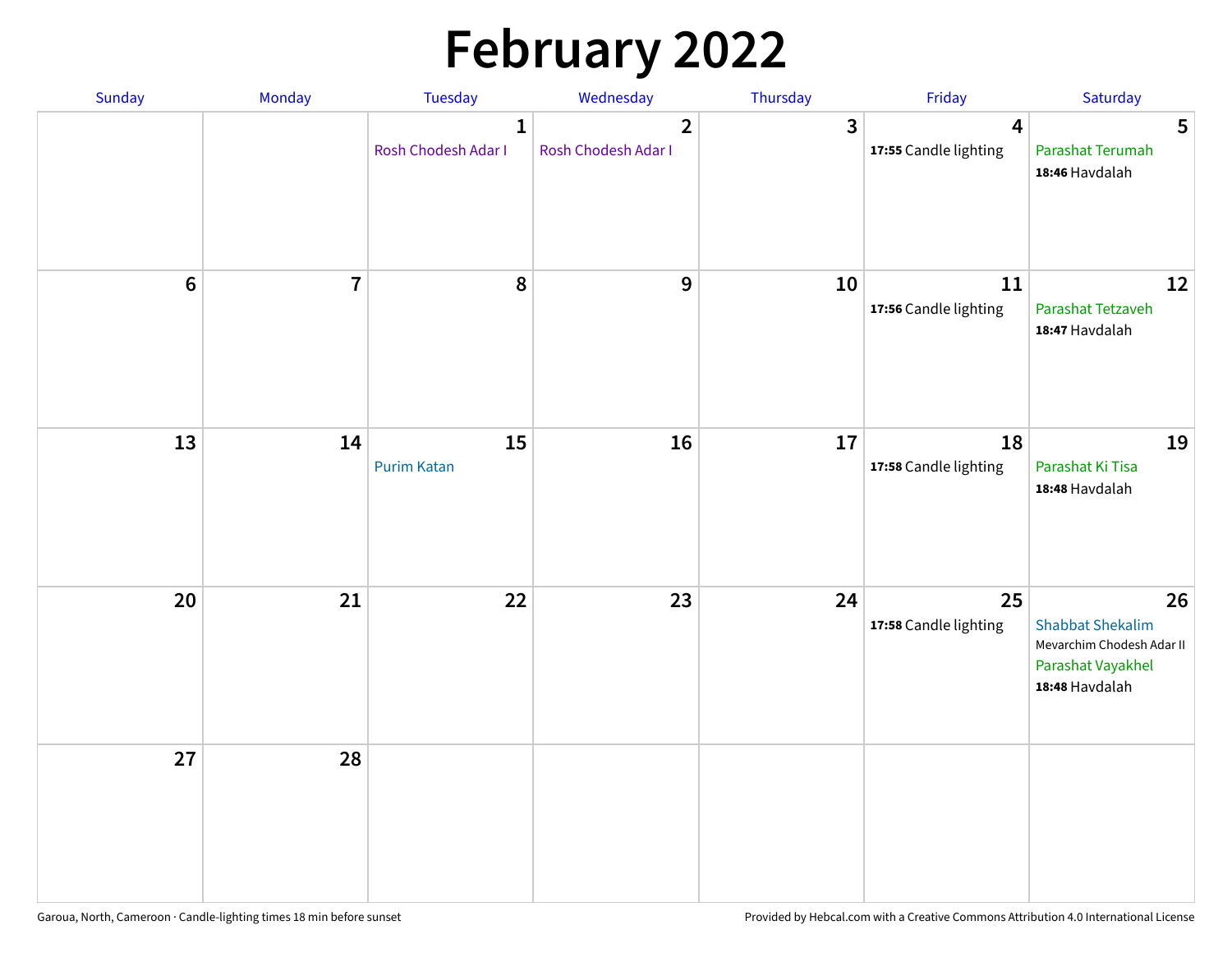## **March 2022**

| Sunday           | Monday         | <b>Tuesday</b> | Wednesday                                                                                | Thursday                  | Friday                                              | Saturday                                                                                   |
|------------------|----------------|----------------|------------------------------------------------------------------------------------------|---------------------------|-----------------------------------------------------|--------------------------------------------------------------------------------------------|
|                  |                | $\mathbf{1}$   | $\overline{2}$                                                                           | 3<br>Rosh Chodesh Adar II | 4<br>Rosh Chodesh Adar II<br>17:59 Candle lighting  | 5<br>Parashat Pekudei<br>18:49 Havdalah                                                    |
| $\boldsymbol{6}$ | $\overline{7}$ | 8              | 9                                                                                        | 10                        | 11<br>17:59 Candle lighting                         | 12<br><b>Shabbat Zachor</b><br>Parashat Vayikra<br>18:49 Havdalah                          |
| 13               | 14             | 15             | 16<br>05:11 Fast begins<br><b>Ta'anit Esther</b><br>18:43 Fast ends<br><b>Erev Purim</b> | 17<br>Purim               | 18<br><b>Shushan Purim</b><br>17:59 Candle lighting | 19<br>Parashat Tzav<br>18:48 Havdalah                                                      |
| 20               | 21             | 22             | 23                                                                                       | 24                        | 25<br>17:58 Candle lighting                         | 26<br><b>Shabbat Parah</b><br>Mevarchim Chodesh Nisan<br>Parashat Shmini<br>18:48 Havdalah |
| 27               | 28             | 29             | 30                                                                                       | 31                        |                                                     |                                                                                            |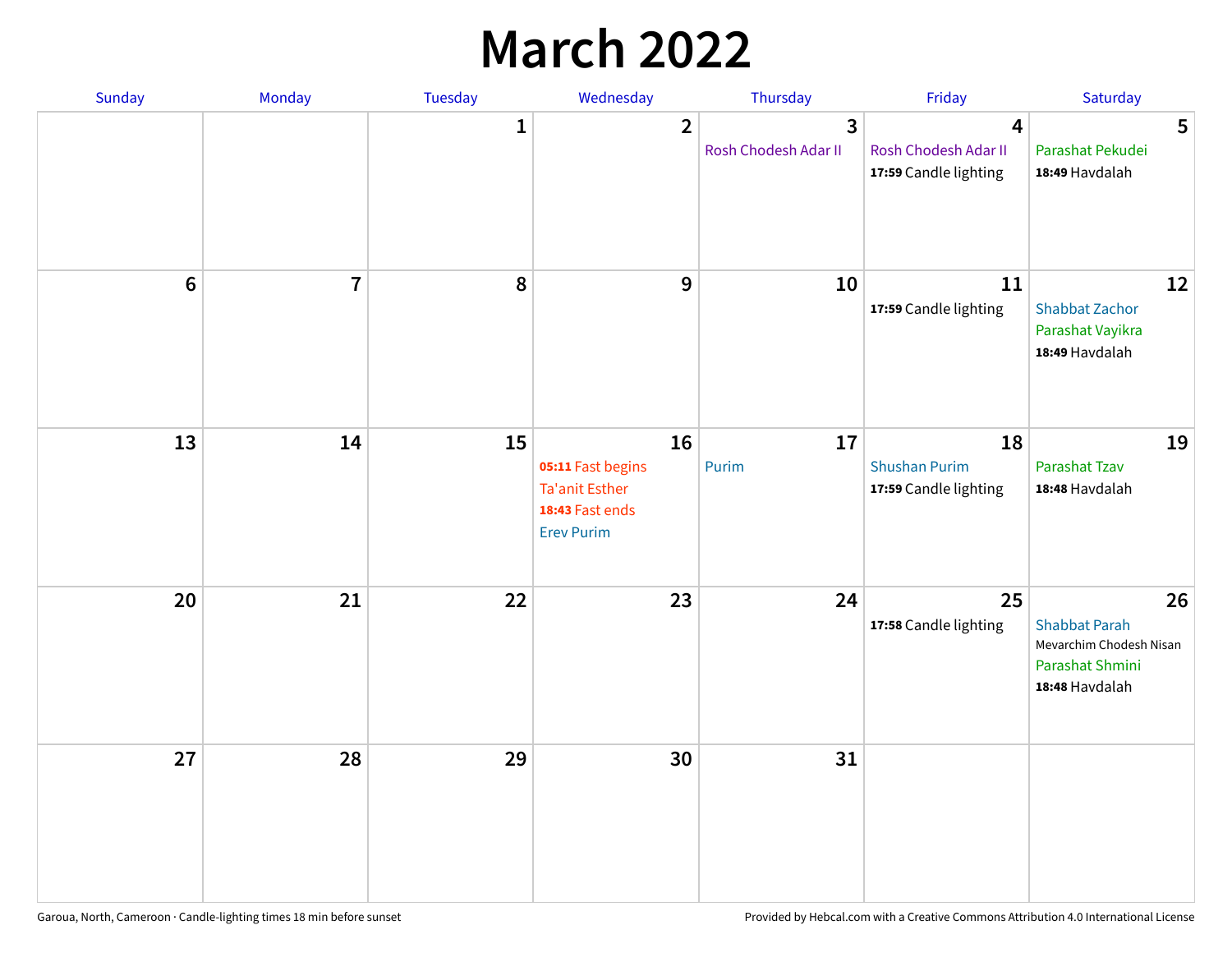## **April 2022**

| Sunday                                   | Monday                  | <b>Tuesday</b>         | Wednesday             | Thursday                                        | Friday                                                                                            | Saturday                                                                                                            |
|------------------------------------------|-------------------------|------------------------|-----------------------|-------------------------------------------------|---------------------------------------------------------------------------------------------------|---------------------------------------------------------------------------------------------------------------------|
|                                          |                         |                        |                       |                                                 | $\mathbf{1}$<br>17:58 Candle lighting                                                             | $\overline{2}$<br><b>Shabbat HaChodesh</b><br><b>Rosh Chodesh Nisan</b><br><b>Parashat Tazria</b><br>18:48 Havdalah |
| 3                                        | $\overline{\mathbf{4}}$ | 5                      | $6\phantom{1}6$       | $\overline{7}$                                  | 8<br>17:58 Candle lighting                                                                        | 9<br><b>Shabbat HaGadol</b><br>Parashat Metzora<br>18:48 Havdalah                                                   |
| 10                                       | 11<br>Yom HaAliyah      | 12                     | 13                    | 14                                              | 15<br>04:54 Fast begins<br><b>Ta'anit Bechorot</b><br><b>Erev Pesach</b><br>17:58 Candle lighting | 16<br>Pesach I<br>18:48 Candle lighting                                                                             |
| 17<br><b>Pesach II</b><br>18:48 Havdalah | 18<br>Pesach III (CH"M) | 19<br>Pesach IV (CH"M) | 20<br>Pesach V (CH"M) | 21<br>Pesach VI (CH"M)<br>17:58 Candle lighting | 22<br><b>Pesach VII</b><br>17:58 Candle lighting                                                  | 23<br><b>Pesach VIII</b><br>18:49 Havdalah                                                                          |
| 24                                       | 25                      | 26                     | 27                    | 28<br>Yom HaShoah                               | 29<br>17:59 Candle lighting                                                                       | 30<br>Mevarchim Chodesh Iyyar<br>Parashat Achrei Mot<br>18:49 Havdalah                                              |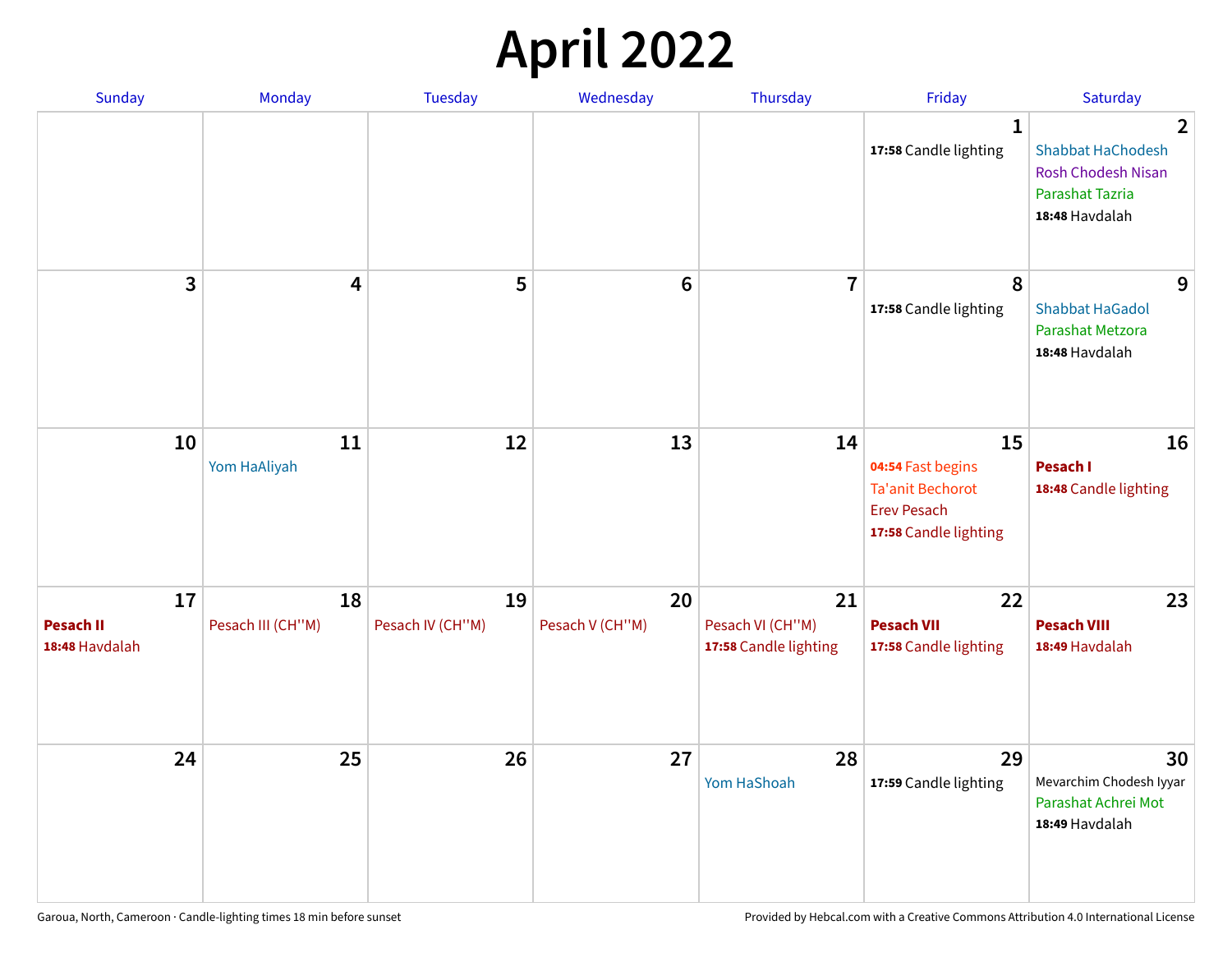## **May 2022**

| Sunday                             | Monday                               | Tuesday                         | Wednesday          | Thursday            | Friday                                   | Saturday                                                               |
|------------------------------------|--------------------------------------|---------------------------------|--------------------|---------------------|------------------------------------------|------------------------------------------------------------------------|
| $\mathbf{1}$<br>Rosh Chodesh Iyyar | $\overline{2}$<br>Rosh Chodesh Iyyar | 3                               | 4<br>Yom HaZikaron | 5<br>Yom HaAtzma'ut | $6\phantom{1}6$<br>17:59 Candle lighting | $\overline{7}$<br>Parashat Kedoshim<br>18:51 Havdalah                  |
| $\pmb{8}$                          | $\mathbf{9}$                         | 10                              | 11                 | 12                  | 13<br>18:00 Candle lighting              | 14<br><b>Parashat Emor</b><br>18:52 Havdalah                           |
| 15<br>Pesach Sheni                 | 16                                   | 17                              | 18                 | 19<br>Lag BaOmer    | 20<br>18:02 Candle lighting              | 21<br>Parashat Behar<br>18:54 Havdalah                                 |
| 22                                 | 23                                   | 24                              | 25                 | 26                  | 27<br>18:03 Candle lighting              | 28<br>Mevarchim Chodesh Sivan<br>Parashat Bechukotai<br>18:56 Havdalah |
| 29<br>Yom Yerushalayim             | 30                                   | 31<br><b>Rosh Chodesh Sivan</b> |                    |                     |                                          |                                                                        |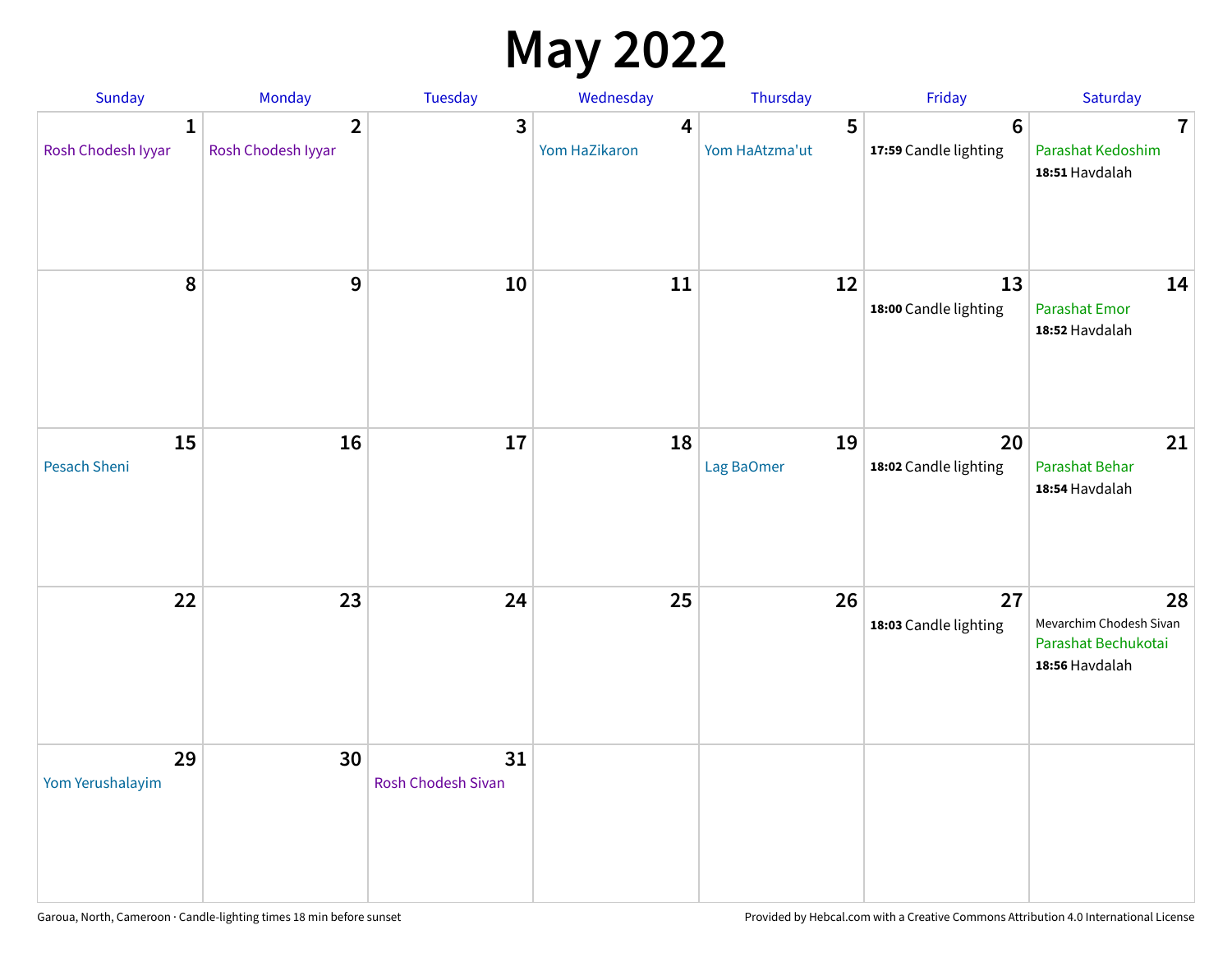#### **June 2022**

| Sunday                                         | Monday                                                | Tuesday        | Wednesday                       | Thursday                        | Friday                      | Saturday                                                               |
|------------------------------------------------|-------------------------------------------------------|----------------|---------------------------------|---------------------------------|-----------------------------|------------------------------------------------------------------------|
|                                                |                                                       |                | 1                               | $\overline{2}$                  | 3<br>18:05 Candle lighting  | 4<br><b>Erev Shavuot</b><br>Parashat Bamidbar<br>18:58 Candle lighting |
| 5<br><b>Shavuot I</b><br>18:58 Candle lighting | $6\phantom{1}$<br><b>Shavuot II</b><br>18:59 Havdalah | $\overline{7}$ | 8                               | 9                               | 10<br>18:07 Candle lighting | 11<br><b>Parashat Nasso</b><br>19:00 Havdalah                          |
| 12                                             | 13                                                    | 14             | 15                              | 16                              | 17<br>18:09 Candle lighting | 18<br>Parashat Beha'alotcha<br>19:02 Havdalah                          |
| 19                                             | 20                                                    | 21             | 22                              | 23                              | 24<br>18:10 Candle lighting | 25<br>Mevarchim Chodesh Tamuz<br>Parashat Sh'lach<br>19:03 Havdalah    |
| 26                                             | 27                                                    | 28             | 29<br><b>Rosh Chodesh Tamuz</b> | 30<br><b>Rosh Chodesh Tamuz</b> |                             |                                                                        |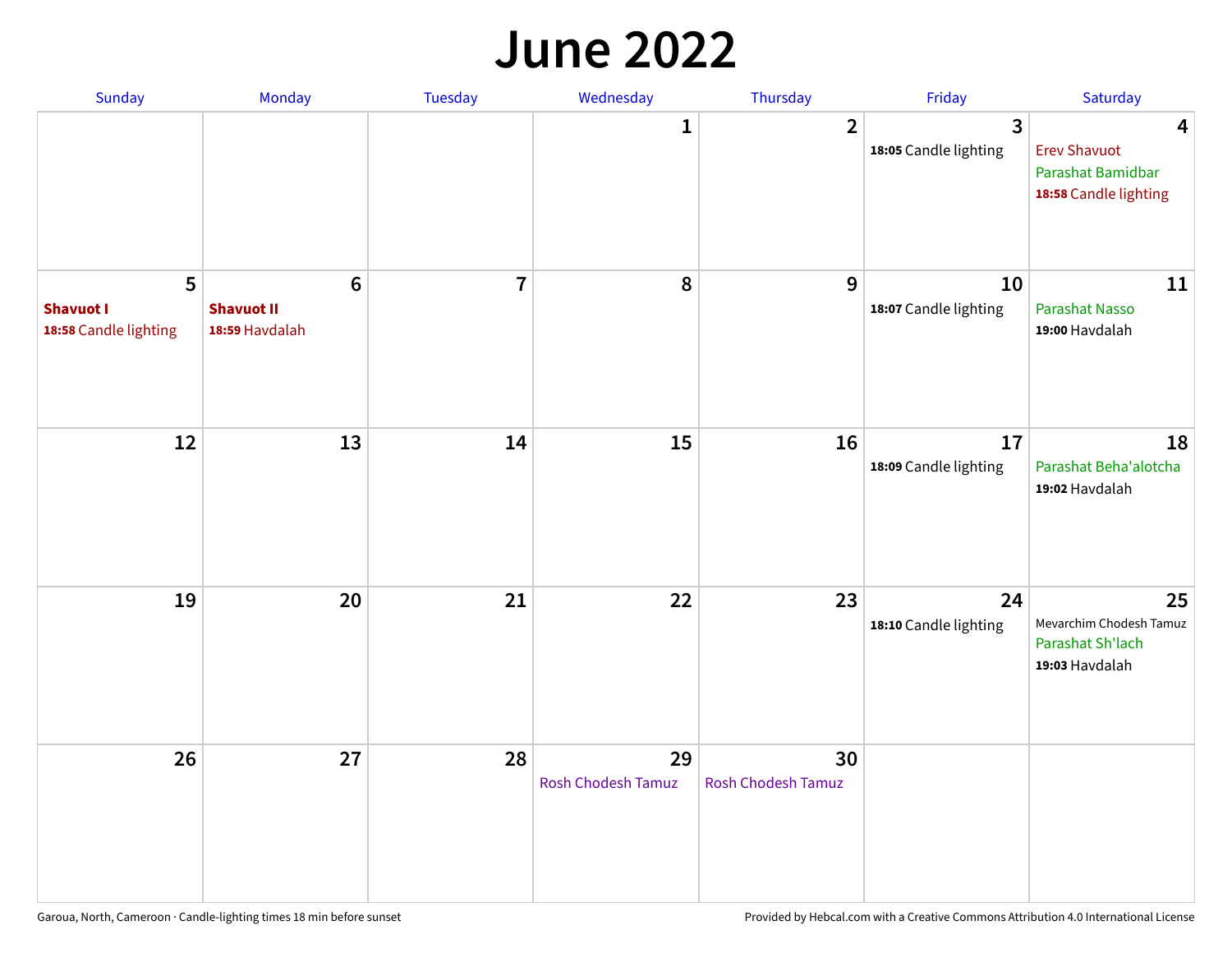## **July 2022**

| Sunday                                                           | Monday | Tuesday | Wednesday | Thursday       | Friday                                         | Saturday                                                                |
|------------------------------------------------------------------|--------|---------|-----------|----------------|------------------------------------------------|-------------------------------------------------------------------------|
|                                                                  |        |         |           |                | $\mathbf{1}$<br>18:12 Candle lighting          | $\overline{2}$<br>Parashat Korach<br>19:04 Havdalah                     |
| $\mathbf{3}$                                                     | 4      | 5       | $\bf 6$   | $\overline{7}$ | 8<br>18:12 Candle lighting                     | 9<br><b>Parashat Chukat</b><br>19:05 Havdalah                           |
| 10                                                               | 11     | 12      | 13        | 14             | 15<br>18:12 Candle lighting                    | 16<br>Parashat Balak<br>19:04 Havdalah                                  |
| 17<br>04:47 Fast begins<br><b>Tzom Tammuz</b><br>18:58 Fast ends | 18     | 19      | 20        | 21             | 22<br>18:12 Candle lighting                    | 23<br>Mevarchim Chodesh Av<br><b>Parashat Pinchas</b><br>19:03 Havdalah |
| 24                                                               | 25     | 26      | 27        | 28             | 29<br>Rosh Chodesh Av<br>18:11 Candle lighting | 30<br>Parashat Matot-Masei<br>19:02 Havdalah                            |
| 31                                                               |        |         |           |                |                                                |                                                                         |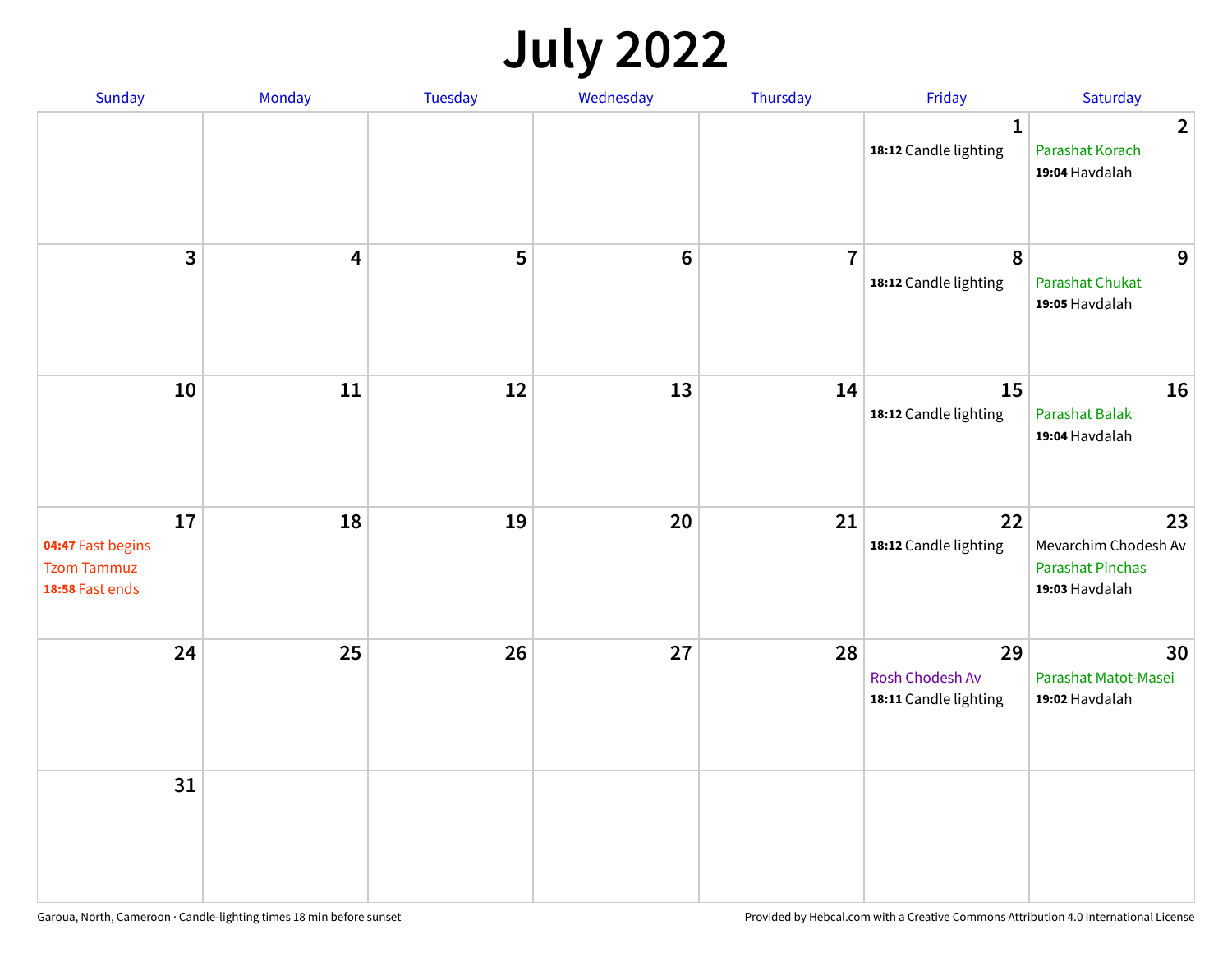## **August 2022**

| Sunday                                                      | Monday       | Tuesday                 | Wednesday | Thursday | Friday                                 | Saturday                                                                                                                       |
|-------------------------------------------------------------|--------------|-------------------------|-----------|----------|----------------------------------------|--------------------------------------------------------------------------------------------------------------------------------|
|                                                             | $\mathbf{1}$ | $\overline{\mathbf{2}}$ | 3         | 4        | 5<br>18:09 Candle lighting             | $6\phantom{1}6$<br><b>Shabbat Chazon</b><br>18:27 Fast begins<br>Erev Tish'a B'Av<br><b>Parashat Devarim</b><br>19:00 Havdalah |
| $\overline{7}$<br>Tish'a B'Av (observed)<br>18:53 Fast ends | 8            | 9                       | 10        | 11       | 12<br>Tu B'Av<br>18:06 Candle lighting | 13<br><b>Shabbat Nachamu</b><br>Parashat Vaetchanan<br>18:57 Havdalah                                                          |
| 14                                                          | 15           | 16                      | 17        | 18       | 19<br>18:03 Candle lighting            | 20<br>Mevarchim Chodesh Elul<br><b>Parashat Eikev</b><br>18:53 Havdalah                                                        |
| 21                                                          | 22           | 23                      | 24        | 25       | 26<br>18:00 Candle lighting            | 27<br><b>Rosh Chodesh Elul</b><br>Parashat Re'eh<br>18:49 Havdalah                                                             |
| 28<br>Rosh Hashana LaBehemot<br>Rosh Chodesh Elul           | 29           | 30                      | 31        |          |                                        |                                                                                                                                |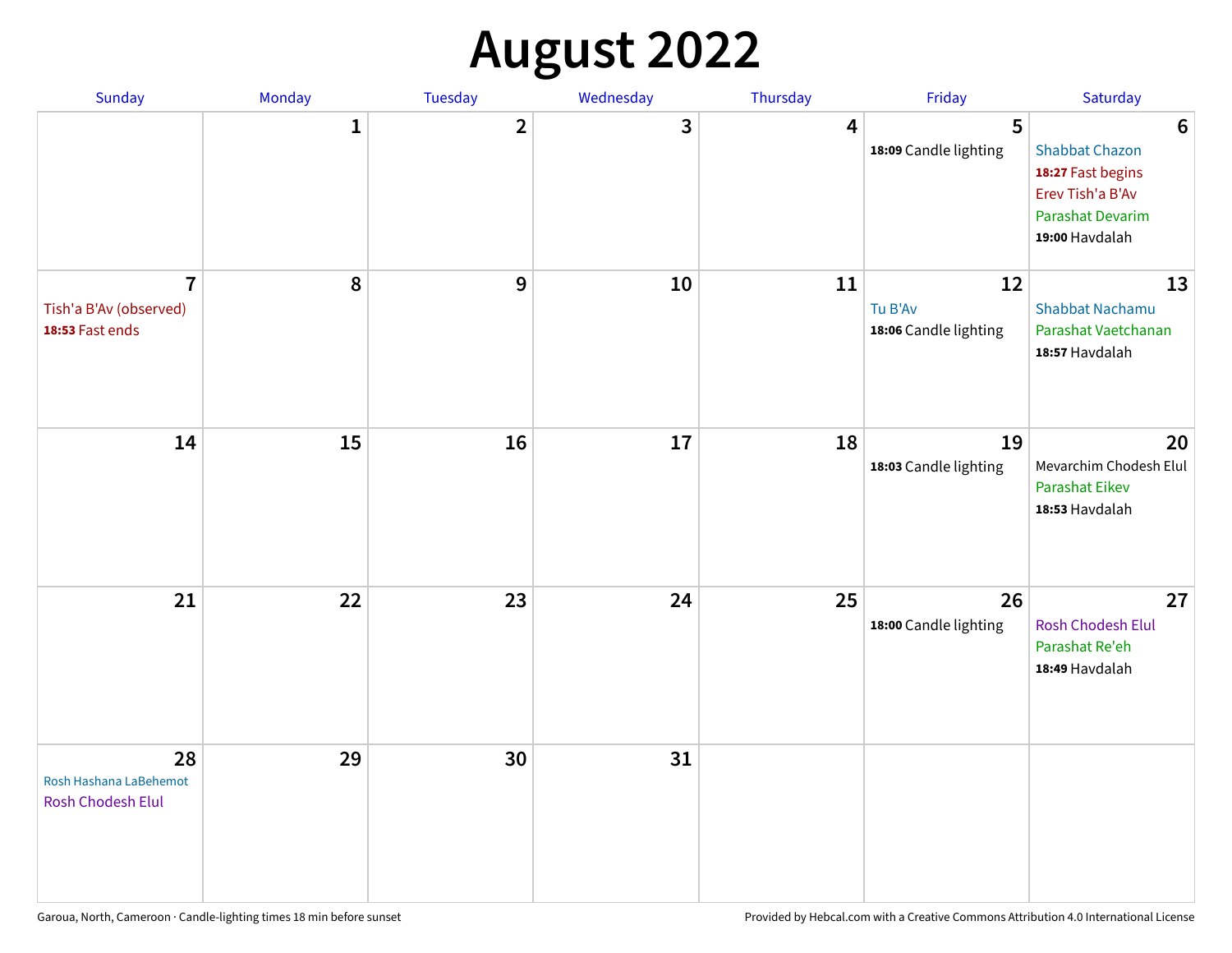## **September 2022**

| Sunday                                           | Monday                                           | Tuesday                                        | Wednesday                                                          | Thursday     | Friday                                  | Saturday                                                  |
|--------------------------------------------------|--------------------------------------------------|------------------------------------------------|--------------------------------------------------------------------|--------------|-----------------------------------------|-----------------------------------------------------------|
|                                                  |                                                  |                                                |                                                                    | $\mathbf{1}$ | $\overline{2}$<br>17:56 Candle lighting | 3<br><b>Parashat Shoftim</b><br>18:45 Havdalah            |
| $\overline{\mathbf{4}}$                          | 5                                                | $6\phantom{1}6$                                | $\overline{7}$                                                     | 8            | 9<br>17:52 Candle lighting              | 10<br>Parashat Ki Teitzei<br>18:41 Havdalah               |
| 11                                               | 12                                               | 13                                             | 14                                                                 | 15           | 16<br>17:48 Candle lighting             | 17<br>Leil Selichot<br>Parashat Ki Tavo<br>18:37 Havdalah |
| 18                                               | 19                                               | 20                                             | 21                                                                 | 22           | 23<br>17:43 Candle lighting             | 24<br>Parashat Nitzavim<br>18:32 Havdalah                 |
| 25<br>Erev Rosh Hashana<br>17:42 Candle lighting | 26<br>Rosh Hashana 5783<br>18:31 Candle lighting | 27<br><b>Rosh Hashana II</b><br>18:31 Havdalah | 28<br>04:53 Fast begins<br><b>Tzom Gedaliah</b><br>18:24 Fast ends | 29           | 30<br>17:39 Candle lighting             |                                                           |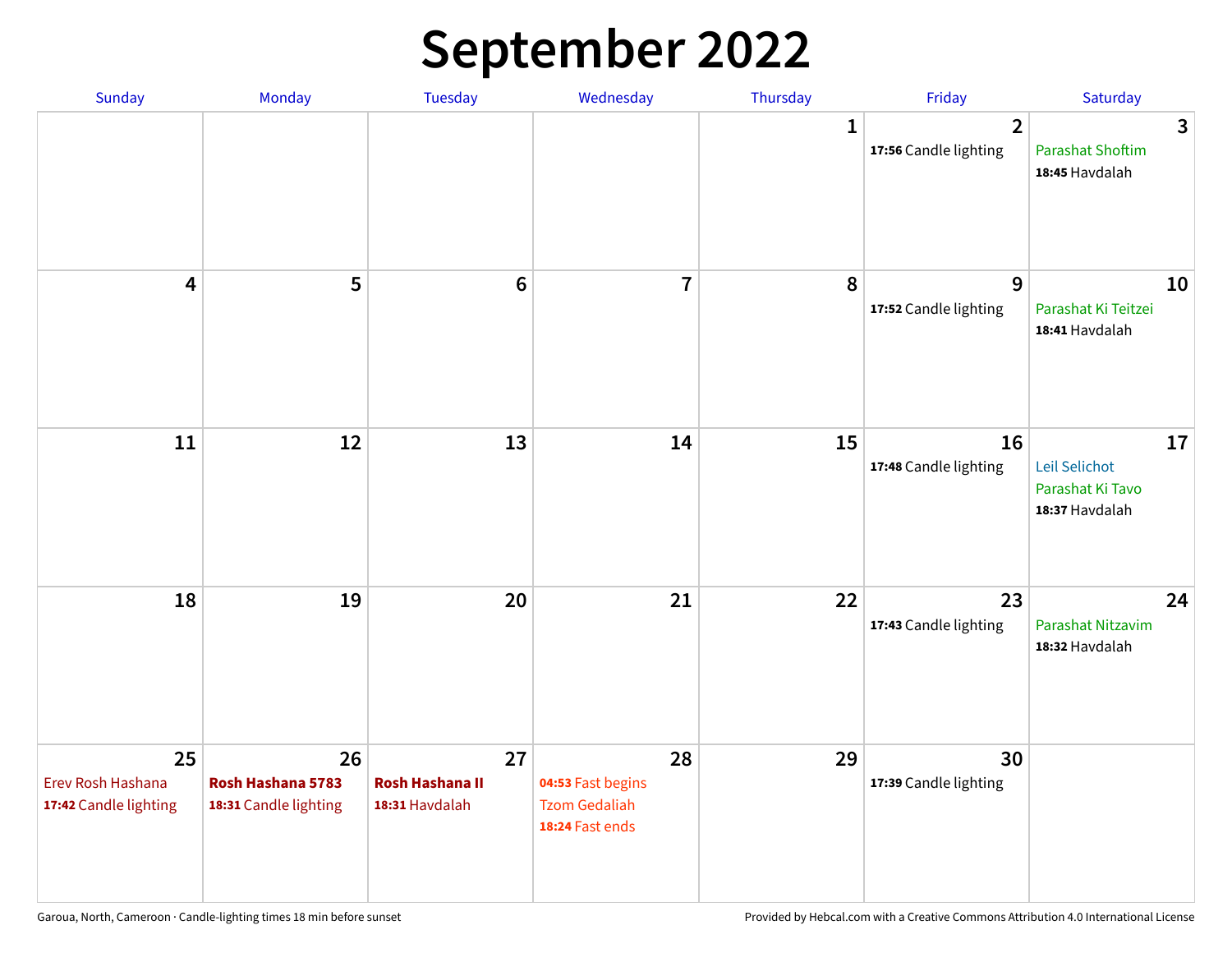## **October 2022**

| Sunday                                                   | Monday                                               | <b>Tuesday</b>                                                    | Wednesday                                | Thursday               | Friday                                         | Saturday                                                                |
|----------------------------------------------------------|------------------------------------------------------|-------------------------------------------------------------------|------------------------------------------|------------------------|------------------------------------------------|-------------------------------------------------------------------------|
|                                                          |                                                      |                                                                   |                                          |                        |                                                | 1<br><b>Shabbat Shuva</b><br>Parashat Vayeilech<br>18:28 Havdalah       |
| $\overline{2}$                                           | $\overline{\mathbf{3}}$                              | $\overline{4}$<br><b>Erev Yom Kippur</b><br>17:37 Candle lighting | 5<br><b>Yom Kippur</b><br>18:26 Havdalah | 6                      | $\overline{7}$<br>17:35 Candle lighting        | 8<br>Parashat Ha'Azinu<br>18:25 Havdalah                                |
| 9<br><b>Erev Sukkot</b><br>17:34 Candle lighting         | 10<br><b>Sukkot I</b><br>18:24 Candle lighting       | 11<br><b>Sukkot II</b><br>18:23 Havdalah                          | 12<br>Sukkot III (CH"M)                  | 13<br>Sukkot IV (CH"M) | 14<br>Sukkot V (CH"M)<br>17:32 Candle lighting | 15<br>Sukkot VI (CH"M)<br>18:21 Havdalah                                |
| 16<br>Sukkot VII (Hoshana Raba)<br>17:31 Candle lighting | 17<br><b>Shmini Atzeret</b><br>18:20 Candle lighting | 18<br><b>Simchat Torah</b><br>18:20 Havdalah                      | 19                                       | 20                     | 21<br>17:29 Candle lighting                    | 22<br>Mevarchim Chodesh Cheshvan<br>Parashat Bereshit<br>18:18 Havdalah |
| 23                                                       | 24                                                   | 25<br>Rosh Chodesh Cheshvan                                       | 26<br>Rosh Chodesh Cheshvan              | 27                     | 28<br>17:26 Candle lighting                    | 29<br><b>Parashat Noach</b><br>18:16 Havdalah                           |
| 30                                                       | 31                                                   |                                                                   |                                          |                        |                                                |                                                                         |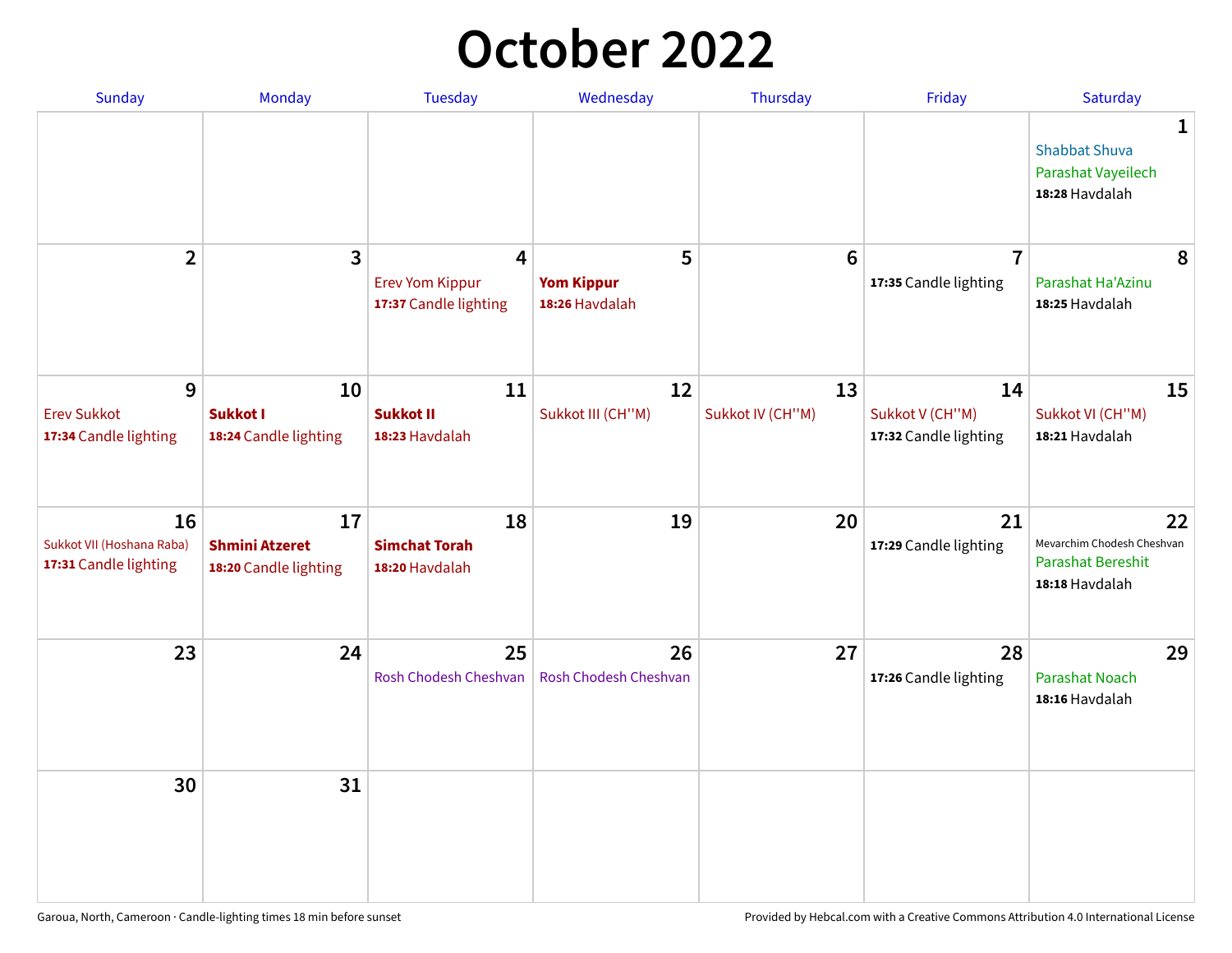#### **November 2022**

| Sunday  | Monday         | <b>Tuesday</b>                                 | Wednesday      | Thursday                  | Friday                                             | Saturday                                                                 |
|---------|----------------|------------------------------------------------|----------------|---------------------------|----------------------------------------------------|--------------------------------------------------------------------------|
|         |                | $\mathbf{1}$<br>Yom HaAliyah School Observance | $\overline{2}$ | 3                         | $\overline{\mathbf{4}}$<br>17:25 Candle lighting   | 5<br>Parashat Lech-Lecha<br>18:15 Havdalah                               |
| $\bf 6$ | $\overline{7}$ | 8                                              | $\mathbf 9$    | 10                        | 11<br>17:24 Candle lighting                        | 12<br>Parashat Vayera<br>18:15 Havdalah                                  |
| 13      | 14             | 15                                             | 16             | 17                        | 18<br>17:23 Candle lighting                        | 19<br>Mevarchim Chodesh Kislev<br>Parashat Chayei Sara<br>18:15 Havdalah |
| 20      | 21             | 22                                             | 23<br>Sigd     | 24<br>Rosh Chodesh Kislev | 25<br>Rosh Chodesh Kislev<br>17:24 Candle lighting | 26<br><b>Parashat Toldot</b><br>18:16 Havdalah                           |
| 27      | 28             | 29                                             | 30             |                           |                                                    |                                                                          |